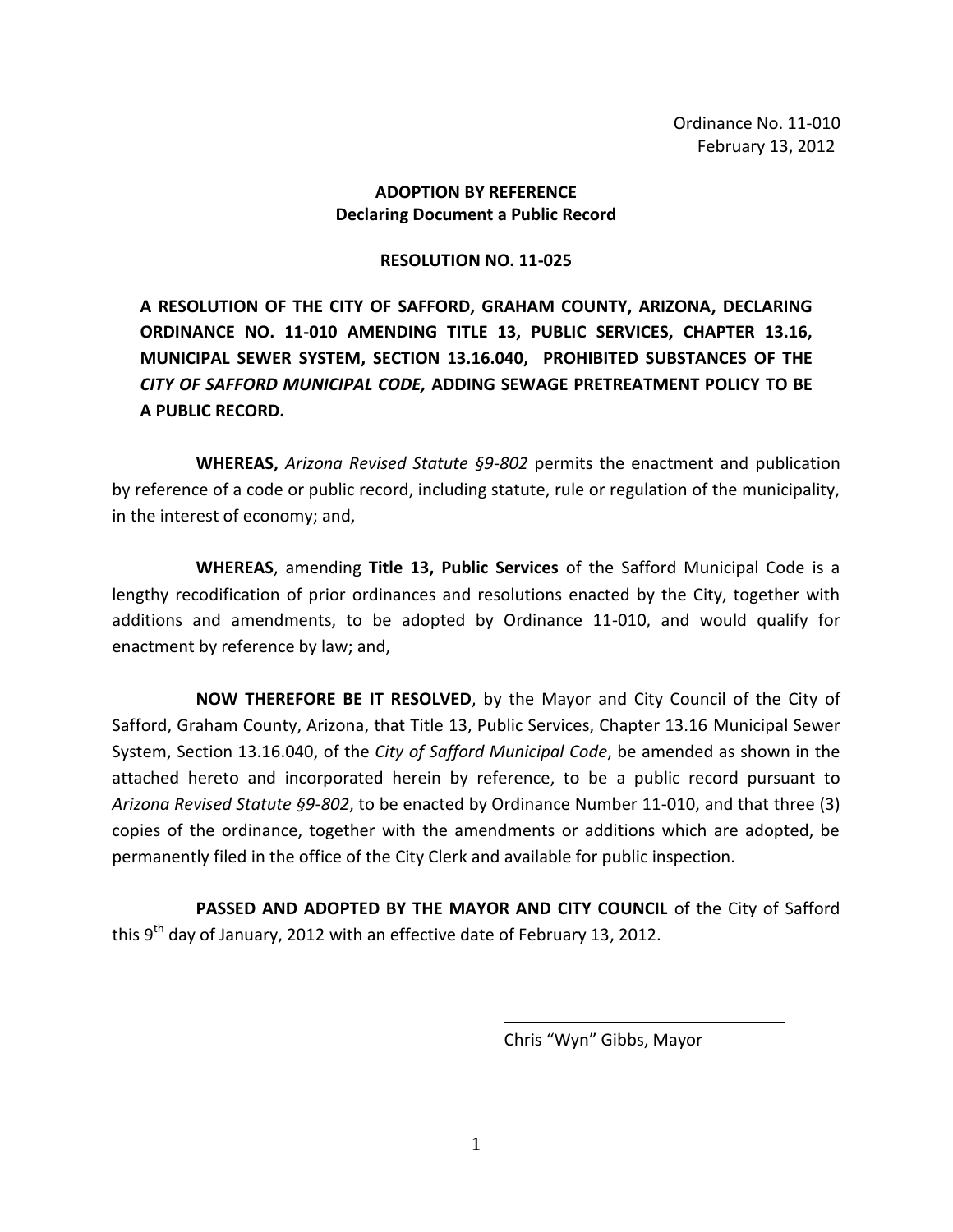Resolution Number 11-025 Page 2

ATTEST: AND A PERSON AS TO FORM:

Georgia Luster, MMC William J. Sims, III

City Clerk **Interim City Attorney** 

# **CERTIFICATION**

I HEREBY CERTIFY, that the foregoing Resolution Number 11-025 was duly passed and adopted by the Mayor and City Council of the City of Safford, Graham County, Arizona, at a regular meeting held January 9, 2012 with an effective date of February 13, 2012. A quorum of the Council was present at the meeting.

Date Case Contract Contract Contract Contract Georgia Luster, MMC City Clerk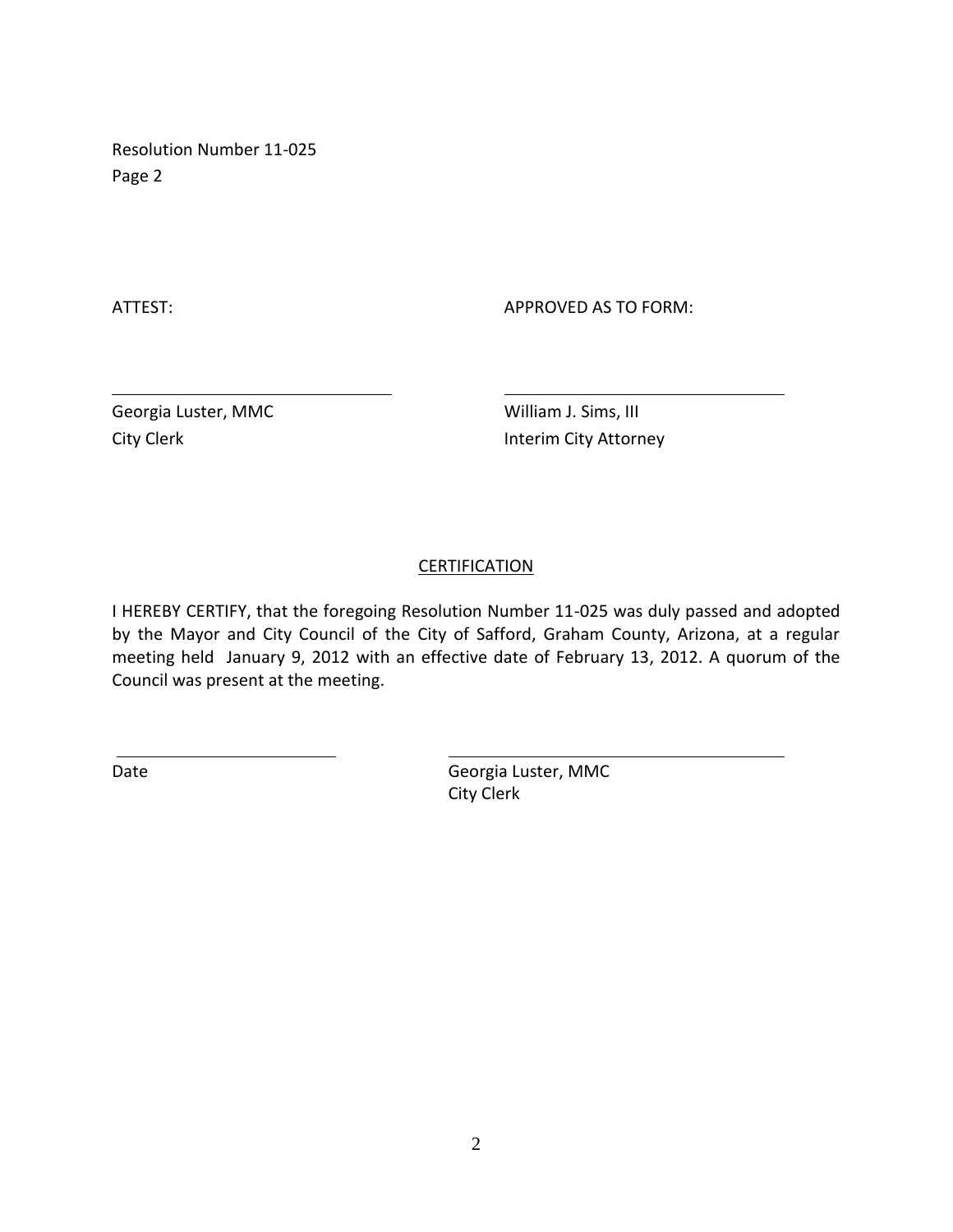### **13.16.040 – Prohibited substances.**

It is unlawful for any person to pour petroleum products, or other similar substances which destroy or seriously retard the growth of algae, into the sewer system.

# **SEWAGE PRETREATMENT POLICY PART 1 – FATS, OILS AND GREASES (FOG)**

### **Purpose and Policy:**

This sets forth uniform requirements for users of the City of Safford Publicly Owned Treatment Works (POTW) to capture and dispose of FOG and enables the City of Safford to comply with all applicable state and federal laws, including the Clean Water Act, 33 U.S.C., § 1251, *et seq*.; and the General Pretreatment Regulations, Title 40 C.F.R. Part 403. The objectives of this Policy are:

- A) To prevent the introduction of FOG into the City of Safford POTW that will interfere with its operation.
- B) To prevent the introduction of FOG into the City of Safford POTW that could pass through the system without adequate treatment and enter receiving waters, or otherwise be incompatible with the local, state, or federal laws.
- C) To prevent sanitary sewer overflow (SSO), where untreated sewage is discharged from the POTW, contaminating the environment.
- D) To promote reuse and recycling of waste grease (FOG).
- E) To enable the City of Safford to comply with Federal, State and local Pollutant Discharge limits.

#### **Section I. Applicability and Prohibitions:**

- A) This Policy shall apply to all non-residential users of the POTW, as defined in Section II of this Policy.
- B) Grease interceptors shall not be required for residential users.
- C) Both new and existing facilities generating fats, oils, or greases as a result of food manufacturing, processing, preparation, or food service shall install, use, and maintain appropriate grease interceptors as required in Section III of this Policy. These facilities include but are not limited to restaurants, food manufacturers, food processors, hospitals,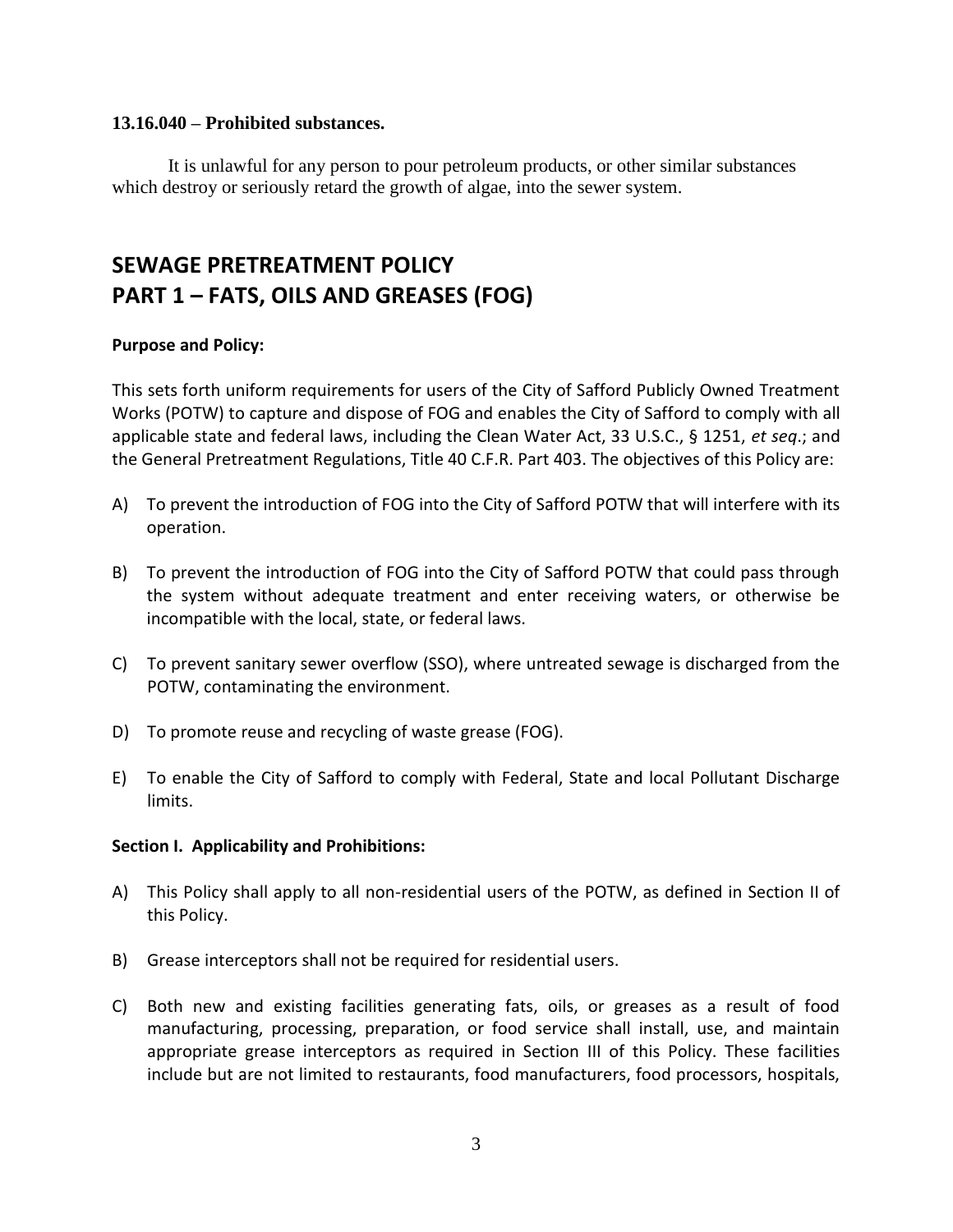hotels and motels, schools, prisons, nursing homes, and any other facility preparing, serving, or otherwise making any food products available for resale or consumption.

D) No user may intentionally or unintentionally allow the direct or indirect discharge of any fats, oils, or greases of animal or vegetable origin into the POTW in such amounts as to cause interference with the collection and treatment system, or as to cause pollutants to pass through the treatment works into the environment.

### **Section II. Definitions:**

- A) **Act:** Federal Water Pollution Control Act, also known as the Clean Water Act, as amended, 33 U.S.C. 1251, et. seq.
- B) **BOD:** The value of the 5-day test for Biochemical Oxygen Demand, as described in the latest edition of "Standard Methods for the Examination of Water & Wastewater."
- C) **COD:** The value of the test for Chemical Oxygen Demand, as described in the latest edition of "Standard Methods for the Examination of Water & Wastewater."
- D) **EPA:** The United States Environmental Protection Agency.
- E) **Fats, oils, and greases (FOG):** Organic polar compounds derived from animal and/or plant sources that contain multiple carbon chain triglyceride molecules. These substances are detectable and measurable using analytical test procedures established in 40 CFR 136, as may be amended from time to time. All are sometimes referred to herein as "grease" or "greases."
- F) **Generator:** Any person who owns or operates a grease interceptor, or whose act or process produces a grease trap waste.
- G) **Grease interceptor:** An appurtenance or appliance that is installed in a sanitary drainage system to intercept non-petroleum fats, oils and grease (FOG) from a wastewater. There are two types of Grease interceptors, Gravity Grease Interceptors and Hydromechanical Grease Interceptors
- H) **Gravity Grease Interceptor:** A plumbing appurtenance or appliance that is installed in a sanitary drainage system to intercept non-petroleum fats, oils, and greases (FOG) from a wastewater discharge and is identified by volume, 30-minute retention time, baffle(s), a minimum of two compartments, a minimum total volume of 300 gallons, and gravity separation. These interceptors are designed by a registered Professional Engineer. Gravity Grease Interceptors are generally installed outside.
- I) **Hydromechanical Grease Interceptor:** A plumbing appurtenance or appliance that is installed in a sanitary drainage system to intercept non-petroleum fats, oils, and grease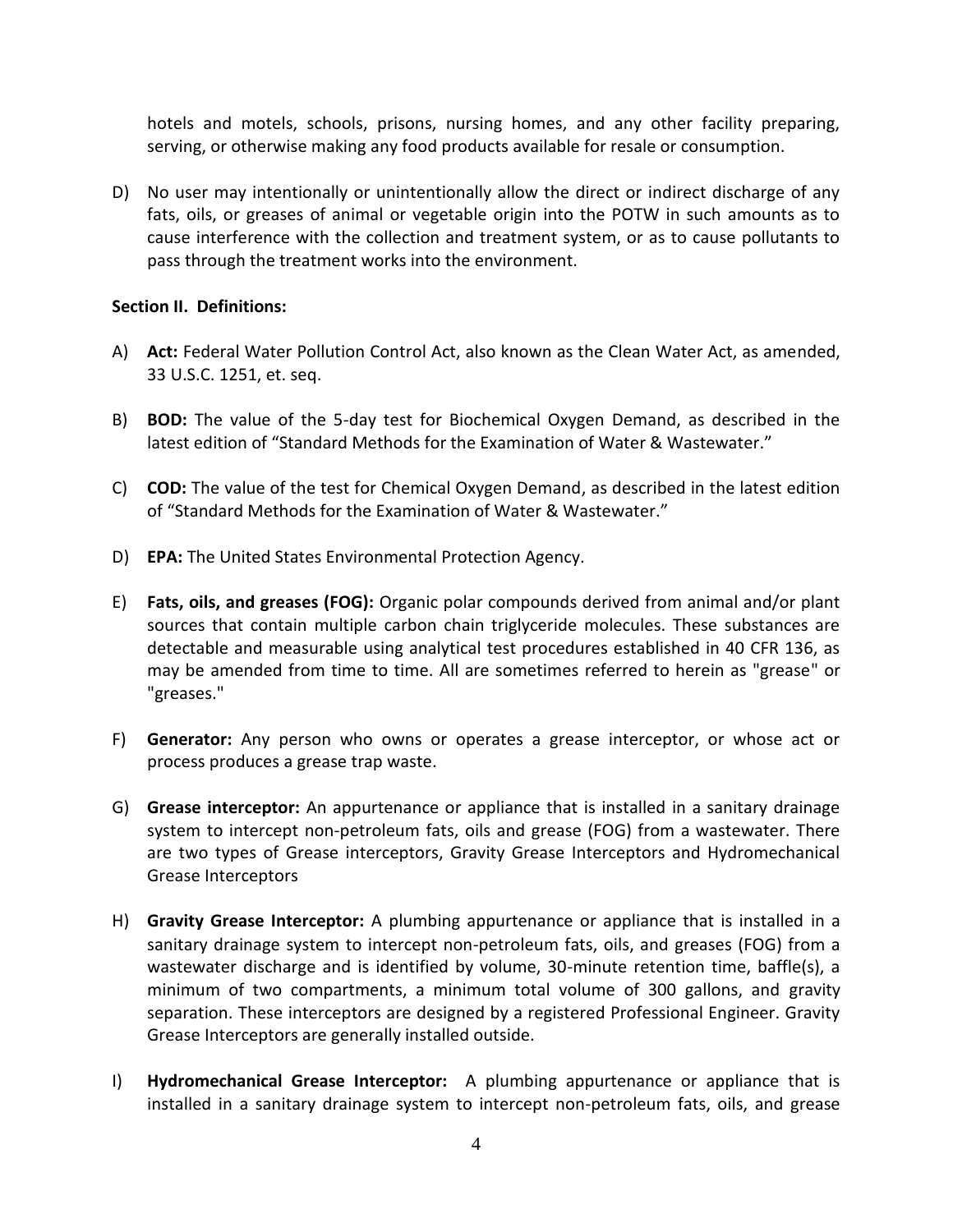(FOG) from a wastewater discharge and is identified by flow rate, and separation and retention efficiency. The design incorporates air entrainment, hydromechanical separation, interior baffling, and/or barriers in combination or separately, and an External flow control, with air intake (vent).

- J) **Grease Removal Device (GRD):** Any hydromechanical grease interceptor that mechanically removes non-petroleum fats, oils and grease (FOG) from the interceptor, the control of which is either automatic or manually initiated.
- K) **Grease Waste:** Material collected in and from a grease interceptor in the sanitary sewer service line of a commercial, institutional, or industrial food service or processing establishment, including the solids resulting from de-watering processes.
- L) **FOG Disposal System:** A grease interceptor that reduces non-petroleum fats, oils, and grease (FOG) in effluent by separation, and mass and volume reduction.
- M) **Indirect Discharge or Discharge:** The introduction of pollutants into a POTW from any nondomestic source.
- N) **Interference:** A discharge which alone or in conjunction with a discharge or discharges from other sources inhibits or disrupts the POTW, its treatment processes or operations or sludge processes, reuse or disposal, or is a cause of a violation of the city's environmental permits.
- O) **pH:** The measure of the relative acidity or alkalinity of water and is defined as the negative logarithm (base 10) of the hydrogen ion concentration.
- P) **POTW or Publicly Owned Treatment Works:** A treatment works that is owned by a state or municipality as defined by section 502(4) of the Clean Water Act. This definition includes any devices and systems used in the storage, treatment, recycling and reclamation of municipal sewage or industrial wastes of a liquid nature. It also includes all sewers, pipes and other conveyances that convey wastewater to a Treatment Plant. The term also means the municipality as defined in section 502(4) of the Act, which has jurisdiction over the indirect discharges to and the discharges from such a treatment works. For purposes of this Policy, the terms "sanitary sewer system" and "POTW" may be used interchangeably.
- Q) **Transporter:** A person who is registered with and authorized by ADEQ (Arizona Department of Environmental Quality) to transport sewage sludge, water treatment sludge, domestic septage, chemical toilet waste, grit trap waste, or grease trap waste in accordance with current regulations.
- R) **TSS:** The value of the test for Total Suspended Solids, as described in the latest edition of "Standard Methods for the Examination of Water & Wastewater."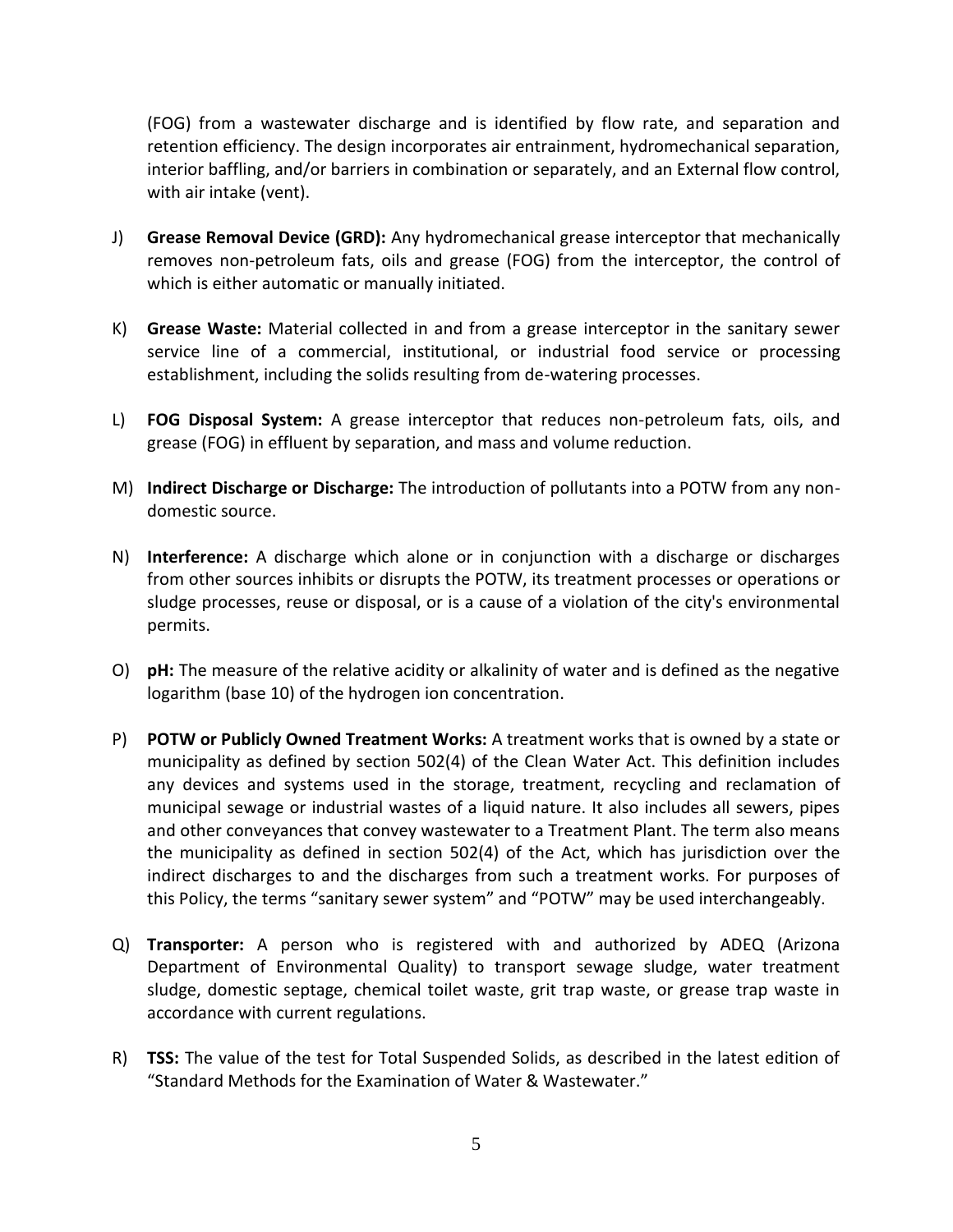S) **User:** Any person, including those located outside the jurisdictional limits of the city, who contributes, causes or permits the contribution or discharge of wastewater into the POTW, including persons who contribute such wastewater from mobile sources.

### **Section III. Installation and Maintenance Requirements:**

### A) **Installation:**

- 1. New Facilities. Food processing or food service facilities which are newly proposed or constructed, or existing facilities which will be expanded or renovated to include a food service facility, where such facility did not previously exist, shall be required to design, install, operate and maintain a grease interceptor in accordance with locally adopted plumbing codes or other applicable ordinances. Grease interceptors shall be installed and inspected prior to issuance of a certificate of occupancy.
- 2. Existing Facilities. Existing grease interceptors must be operated and maintained in accordance with the manufacturer's recommendations and in accordance with this Policy, unless specified in writing and approved by the City of Safford.
- 3. All grease interceptor waste shall be properly disposed of at a facility in accordance with federal, state, and local regulations.

### B) **Cleaning and Maintenance:**

- 1. Grease interceptors shall be maintained in an efficient operating condition at all times.
- 2. Each grease interceptor shall be fully evacuated when cleaned.

### C) **Self-Cleaning:** Hydromechanical Grease interceptors only.

1. Grease interceptor self-cleaning operators must receive approval from the City of Safford to remove grease from their own hydromechanical grease interceptors.

The following conditions shall apply:

- 1a) The grease interceptor is no more than 100 GPM size.
- 1b) Proper on-site material disposal methods are implemented (e.g. absorb liquid into solid form and dispose into trash);
- 1c) The local solid waste authority allows such practices;
- 1d) Grease waste is placed in a leak proof, sealable container(s) located on the premises and in an area for the transporter to pump-out; and
- 1e) Detailed records on these activities are maintained.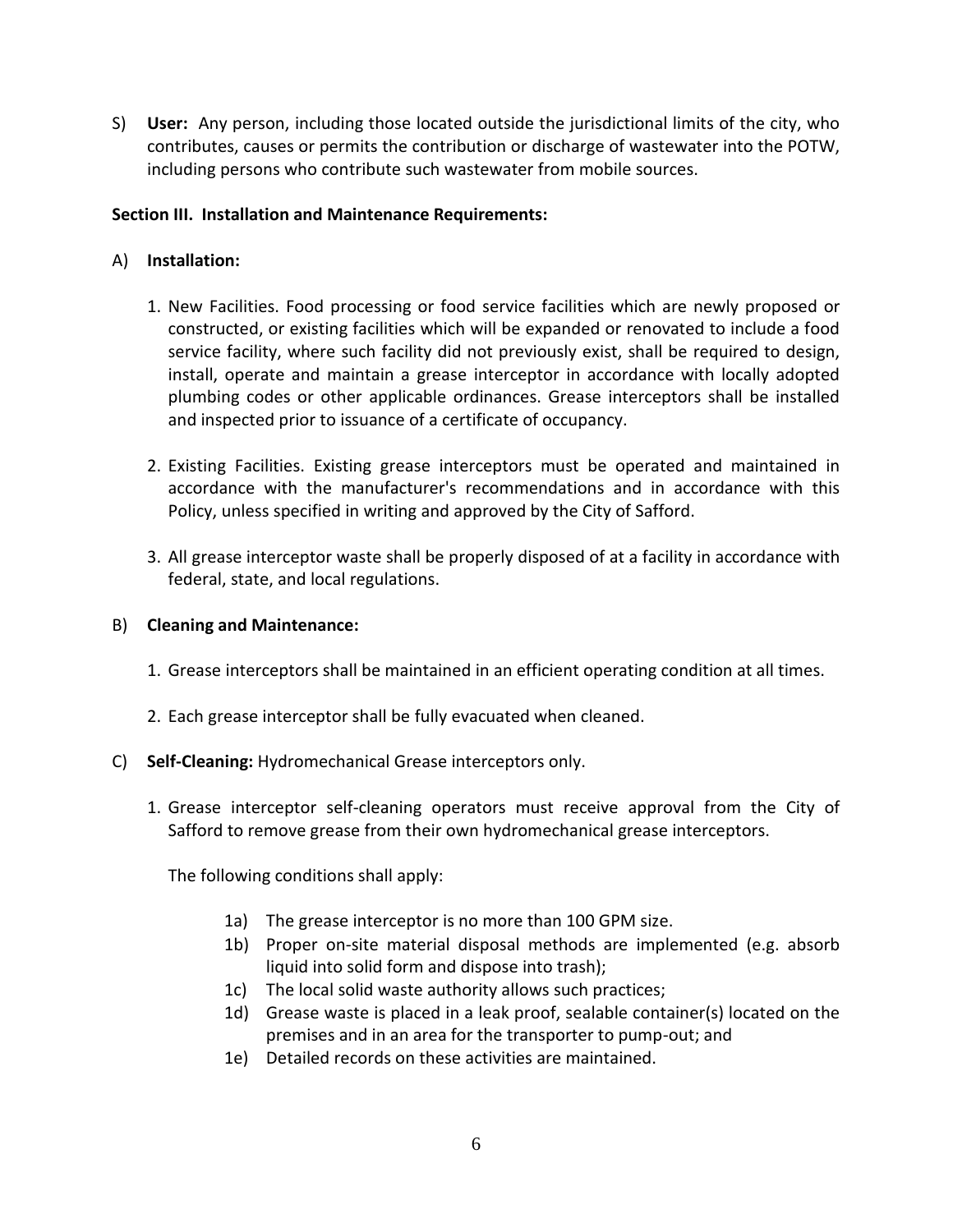- 2. Grease interceptor self-cleaning operators must submit a completed self-cleaning request to the City of Safford for approval. The written request shall include the following information:
	- 2a) Business name and street address;
	- 2b) Grease interceptor operator name, title, and phone number;
	- 2c) Description of maintenance frequency, method of disposal, method of cleaning and size (in gallons) of the grease interceptor; and
	- 2d) Signed statement that the operator will maintain records of waste disposal and produce them for compliance inspections.
- 3. Self-cleaners must adhere to all the requirements; procedures and detailed record keeping outlined in their approved application, to ensure compliance with this Policy. A maintenance log shall be kept by self-cleaning operators that indicates, at a minimum, the following information:
	- 3a) Date the grease trap/interceptor was serviced;
	- 3b) Name of the person or company servicing the grease trap/interceptor;
	- 3c) Waste disposal method used;
	- 3d) Gallons of grease removed and disposed of;
	- 3e) Waste oil added to grease interceptor waste; and
	- 3f) Signature of the operator after each cleaning that certifies that all grease was removed, disposed of properly, grease trap/interceptor was thoroughly cleaned, and that all parts were replaced and in operable condition.
- 4. Violations incurred by grease interceptor's self-cleaners will be subject to enforcement action including fines and/or removal from the self-cleaner program.

### D) **Cleaning Schedules:**

- 1. Grease interceptors shall be cleaned as often as necessary to ensure that sediment and floating materials do not accumulate to impair the efficiency of the grease interceptor; to ensure the discharge is in compliance with local discharge limits; and to ensure no visible grease is observed in discharge.
- 2. Grease interceptors shall be completely evacuated a minimum of every thirty days, or more frequently when:
	- 2a) Twenty-five percent or more of the wetted height of the grease trap or grease interceptor, as measured from the bottom of the device to the invert of the outlet pipe, contains floating materials, sediment, oils or greases; or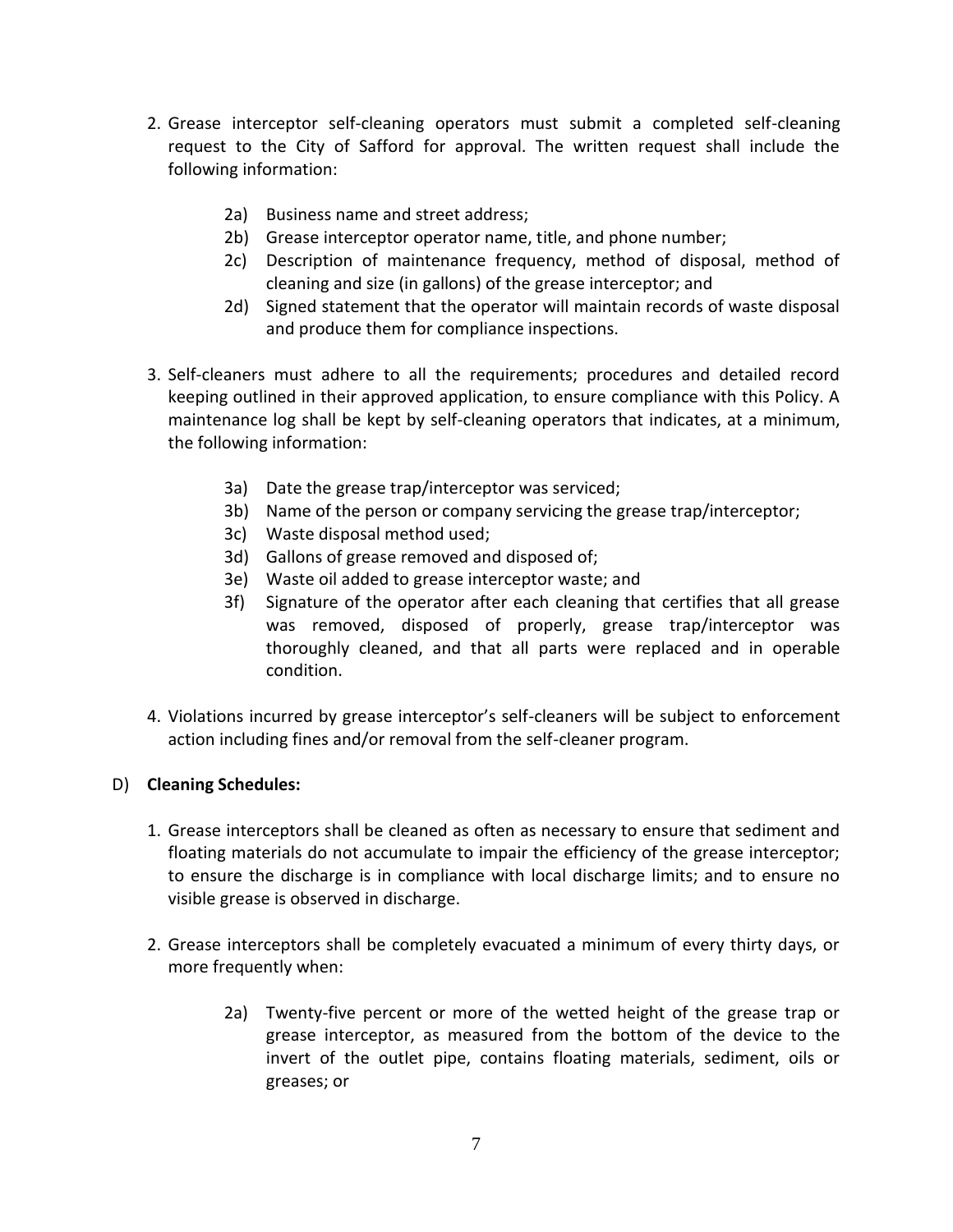- 2b) The discharge exceeds BOD, COD, TSS, FOG, pH, or other pollutant levels established by the POTW; or
- 2c) If there is a history of non-compliance.
- 3. Any person who owns or operates a grease interceptor may submit a request in writing for an exception to the thirty-day cleaning frequency of their grease interceptor. The City of Safford may grant an extension for required cleaning frequency on a case-by-case basis when:
	- 3a) The grease interceptor owner/operator has demonstrated the specific interceptor will produce an effluent, based on defensible analytical results, in consistent compliance with established local discharge limits such as BOD, TSS, FOG, or other parameters as determined by the POTW, or
	- 3b) Less than twenty-five percent of the wetted height of the grease interceptor, as measured from the bottom of the device to the invert of the outlet pipe, contains floating materials, sediment, oils or greases.
- 4. In any event, a grease interceptor shall be fully evacuated, cleaned, and inspected at least once every 90 days.

### E) **Manifest Requirements:**

- 1. Each pump-out of a grease interceptor must be accompanied by a manifest to be used for record keeping purposes.
- 2. Persons who generate, collect and transport grease waste shall maintain a record of each individual collection and deposit. Such records shall be in the form of a manifest. The manifest shall include:
	- 2a) Name, address, telephone, and registration number of transporter.
	- 2b) Name, signature, address, and phone number of the person who generated the waste and the date collected.
	- 2c) Type and amount(s) of waste collected or transported.
	- 2d) Name(s) and signature(s) of responsible person(s) collecting, transporting, and depositing the waste.
- 3. Manifests shall be divided into three parts and records shall be maintained as follows.
	- 3a) One part of the manifest shall have the generator and transporter information completed and be given to the generator at the time of waste pickup.
	- 3b) The remaining two parts of the manifest shall have all required information completely filled out and signed by the appropriate party before distribution of the manifest.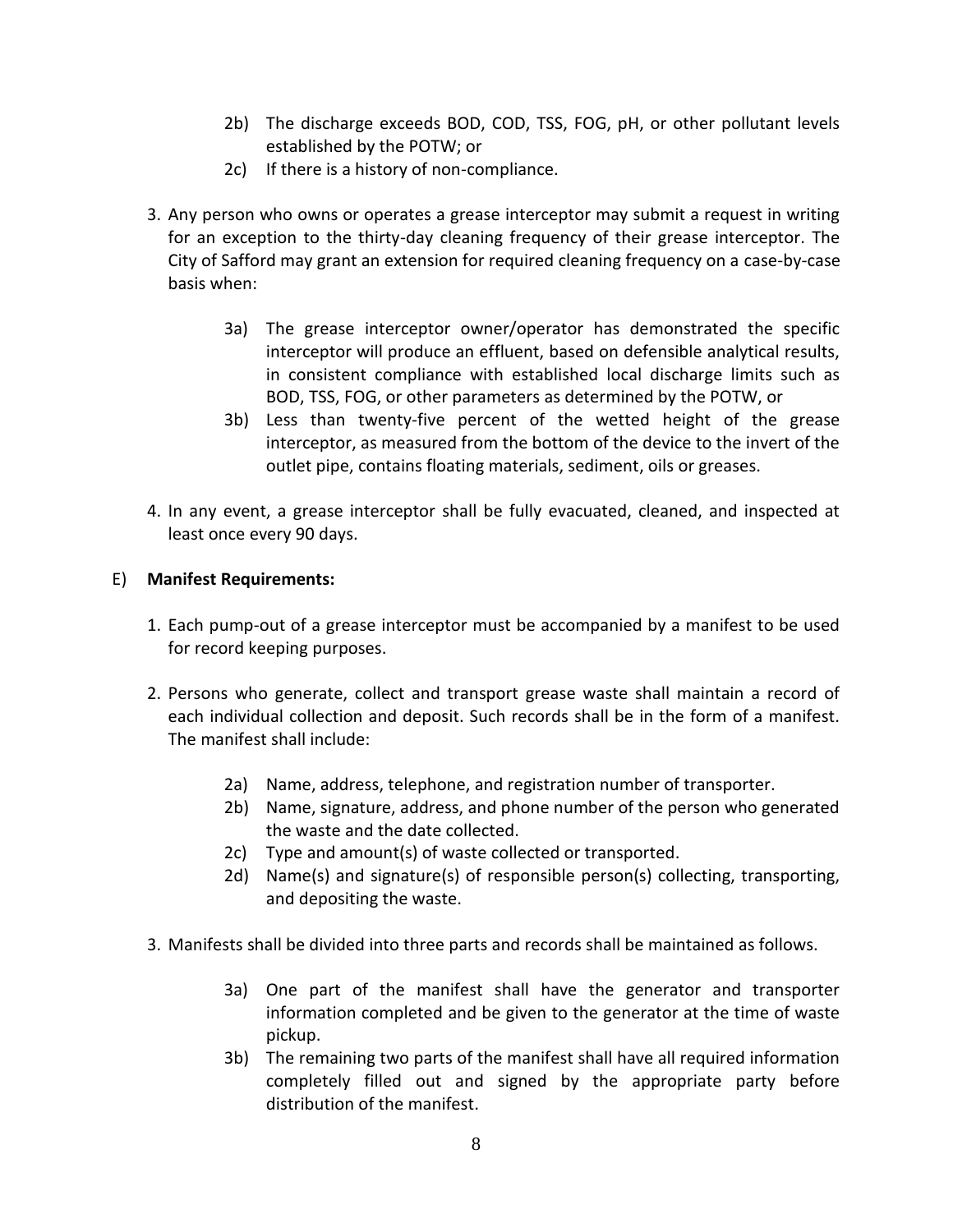- 3c) One part shall go to the transporter, who shall retain a copy of all manifests showing the collection and disposition of waste.
- 3d) One part of the manifest shall go to the City of Safford.
- 3e) Copies of manifests returned to the waste generator shall be retained for five years and be readily available for review by the City of Safford.

#### F) **Bioremediation:**

Bioremediation media shall only be used with approved Fog Disposal Systems ASME A112.14.4

### G) **Compliance and Penalties:**

All testing designed to satisfy the criteria set forth in Section III(D)(3) shall be scientifically sound and statistically valid. All tests to determine oil and grease, TSS, BOD, COD, pH, and other pollutant levels shall use appropriate tests which have been approved by the Environmental Protection Agency which are defined in Title 40, Code of Federal Regulations, Part 136. Testing shall be open to inspection by the City of Safford, and shall meet the City of Safford's approval.

#### H) **Prohibited Practices:**

No person shall introduce, or cause, permit, or suffer the introduction of any surfactant, solvent or emulsifier into a grease interceptor. Surfactants, solvents, and emulsifiers are materials that allow the grease to pass from the grease interceptor into the collection system, and include but are not limited to enzymes, soap, diesel, kerosene, terpene, and other solvents.

# **PART 2 - Minimum Effluent Quality Standards**

This documentation has been copied and amended from:

[Pima County, Arizona, Code of Ordinances](http://library.municode.com/html/16119/book.html) >> Title 13 - [PUBLIC SERVICES](http://library.municode.com/html/16119/level1/TIT13PUSE.html) >> [Division III. -](http://library.municode.com/html/16119/level2/TIT13PUSE_DIVIIIINWA.html) [Industrial Waste](http://library.municode.com/html/16119/level2/TIT13PUSE_DIVIIIINWA.html) >> Chapter 13.36 - [INDUSTRIAL WASTEWATER\\*](http://library.municode.com/html/16119/level3/TIT13PUSE_DIVIIIINWA_CH13.36INWA.html) >> [Article III. -](http://library.municode.com/html/16119/level4/TIT13PUSE_DIVIIIINWA_CH13.36INWA_ARTIIIREWA.html) Regulated [Wastes](http://library.municode.com/html/16119/level4/TIT13PUSE_DIVIIIINWA_CH13.36INWA_ARTIIIREWA.html) >>

### **Section I. General Prohibitions:**

A) No person shall discharge or cause to be discharged to any sewer, which directly or indirectly connects to the POTW, any waste which may have an adverse or harmful effect on the POTW, POTW personnel or equipment, POTW effluent quality, public or private property; or which may otherwise endanger the public, the environment or create a public nuisance, or which exceeds limitations as set by this Policy or the City of Safford or cause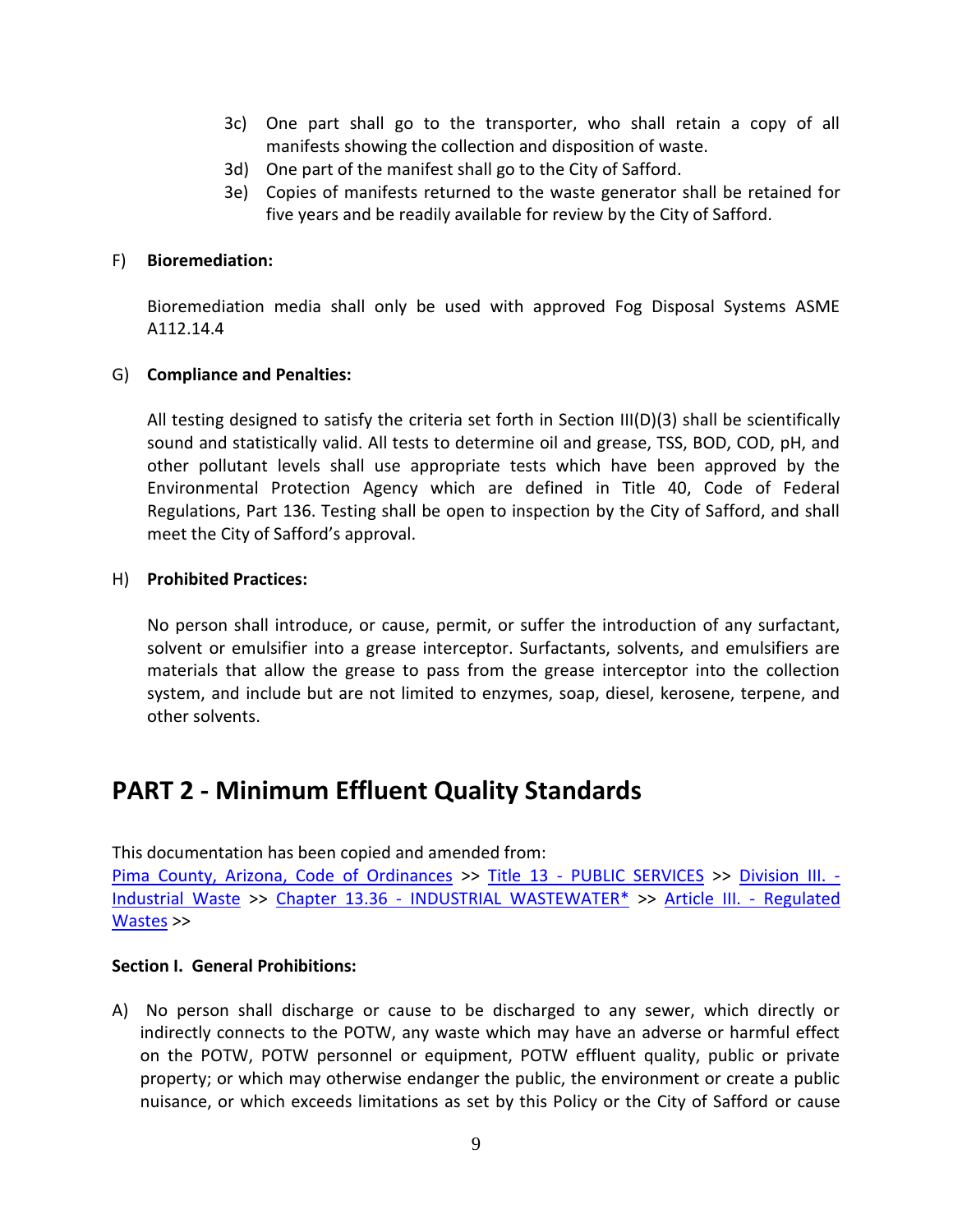the POTW to violate state or federal regulations or permits. Prohibited wastes described in this section shall not be discharged to the POTW. Included within this prohibition is the discharge of any waste that adversely affects water reclamation, water reuse or sludge disposal or air quality.

- B) The City of Safford, in determining the acceptability of specific wastes, shall consider the nature of the waste and the adequacy and nature of the collection, treatment and disposal system available to accept the waste.
- C) The City of Safford may establish discharge limitations for commercial, industrial or institutional contributors that have a reasonable potential to degrade wastewater quality to the level that it prevents or inhibits the POTW's efforts to reclaim the water, for sludge disposal, or causes any operation or maintenance problems in the POTW.

### **Section II. Prohibited Wastes:**

Except as provided elsewhere in this Policy, prohibited waste shall include:

- A) Commercial, industrial or institutional wastewater that may be adverse or harmful to the POTW, City of Safford personnel, POTW equipment, or POTW effluent quality, including, but not limited to:
	- 1. Any gasoline, benzene, naphtha, solvent, fuel oil or any other liquids, solids, or gases which create or tend to create a fire or explosion hazard in the POTW, or to be injurious in any other way to the POTW, including, but not limited to, waste streams with a closed cup flash point of less than one hundred forty degrees Fahrenheit;
	- 2. Any solids or viscous substances of such size or in such quantities that they may cause obstruction to flow in the sewer or be detrimental to POTW operations. These objectionable substances include, but are not limited to, asphalt, dead animals, ashes, sand, mud, straw, industrial process shavings, metal, glass, rags, feathers, grass clippings, tar, plastic resins, wood, blood, paunch manure, grease, bones, hair, fleshings, entrails, paper cups, paper dishes, milk cartons or other similar paper products, either whole or ground;
	- 3. Any amounts of petroleum oil, non-biodegradable cutting oil, or products of mineral oil origin in amounts that would cause or tend to cause interference or pass-through;
	- 4. Any biodegradable oils, fats and greases, such as lard, tallow or vegetable oil, in concentrations that may cause adverse effects on the POTW;
	- 5. Any wastes containing a concentration in excess of the discharge limitations specified in Section III or in any permit for the following parameters: arsenic, barium, boron,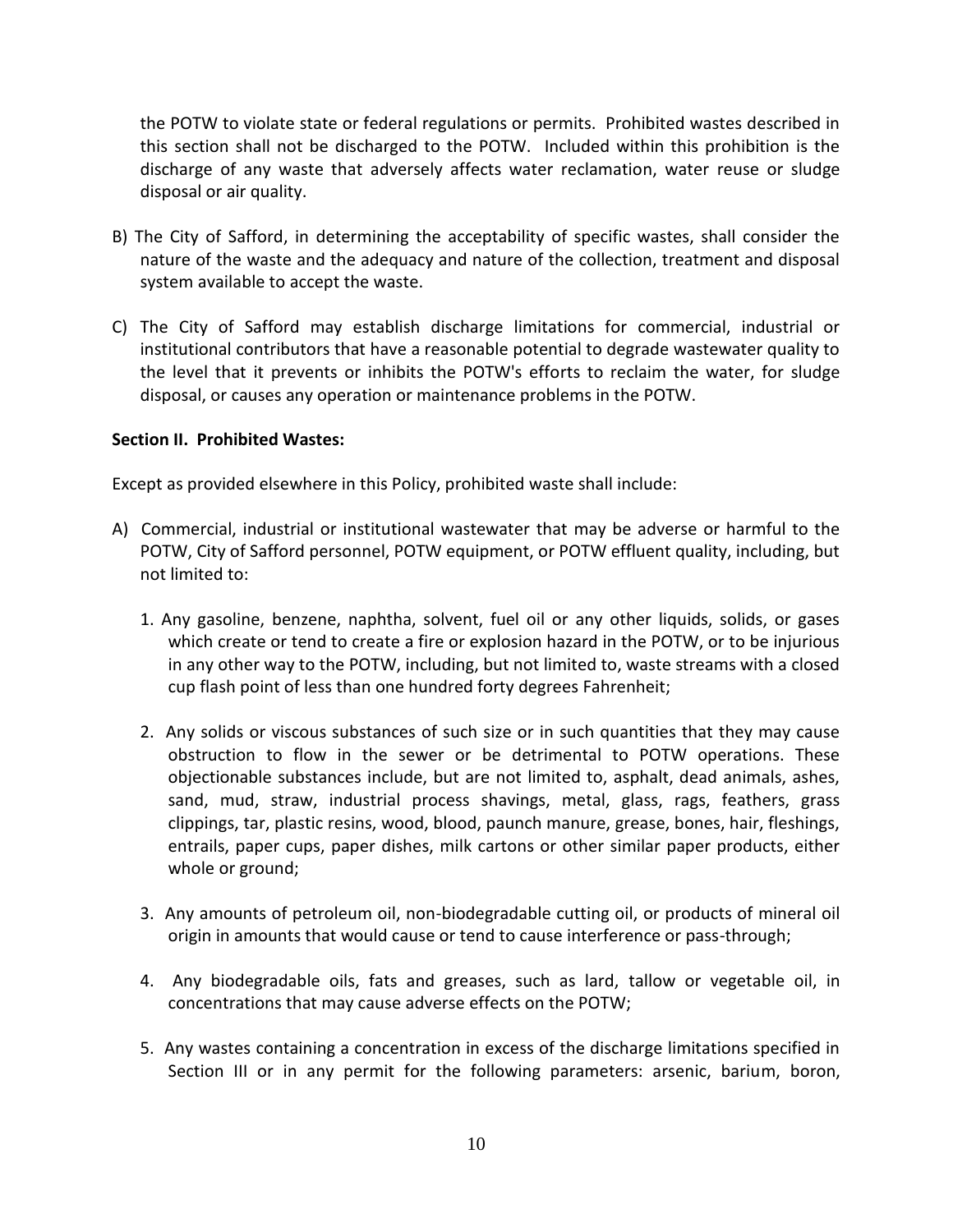cadmium, chlorine, chromium, copper, cyanide, lead, manganese, mercury, oil and grease, nickel, phenol (total), selenium, silver, sulfides or zinc;

- 6. Any waste in such concentration or volume that is toxic to humans, animals, the local environment or to biological wastewater treatment processes; which causes interference, upset or pass-through at the POTW;
- 7. Any waste having a pH lower than 6.0 or greater than 9.0 standard units; or which causes incrustations or scale, or precipitates on sewer walls; or having any corrosive or detrimental characteristics that may cause injury to the POTW or service and maintenance personnel;
	- 7a) Where a user is required by the City of Safford to continuously monitor its pH discharge over a thirty-day period the user shall maintain the pH of such wastewater within the range set forth by the City of Safford, except that deviations from the range are permitted subject to the following limitations:
		- 1. The total time during which the pH values are outside the required range of pH values shall not exceed six hours in any calendar month, and
		- 2. No individual deviation from the range of pH values shall exceed sixty minutes nor shall the pH be less than 5.0,
	- 7b) Where a user is required by the City of Safford to continuously monitor its pH discharge on any representative day, the user shall maintain the pH of such wastewater within the range set forth by the City of Safford, except that deviations from the range are permitted subject to the following limitations:
		- 1. The total time during which the pH values are outside the required range of pH values shall not exceed ten percent of the duration of discharge,
		- 2. No individual deviation from the range of values shall exceed forty-five minutes, nor shall the pH be less than 5.0,
	- 7c) For purposes of this section, a "deviation" is the time or volume of discharge, from when the range is exceeded until the discharge has returned to compliance;
- 8. Any waste having a temperature of one hundred forty degrees Fahrenheit or higher at the discharge point, or which causes the POTW influent to exceed one hundred four degrees Fahrenheit;
- 9. Any excessive amounts of chlorinated hydrocarbon or organic phosphorous type compounds;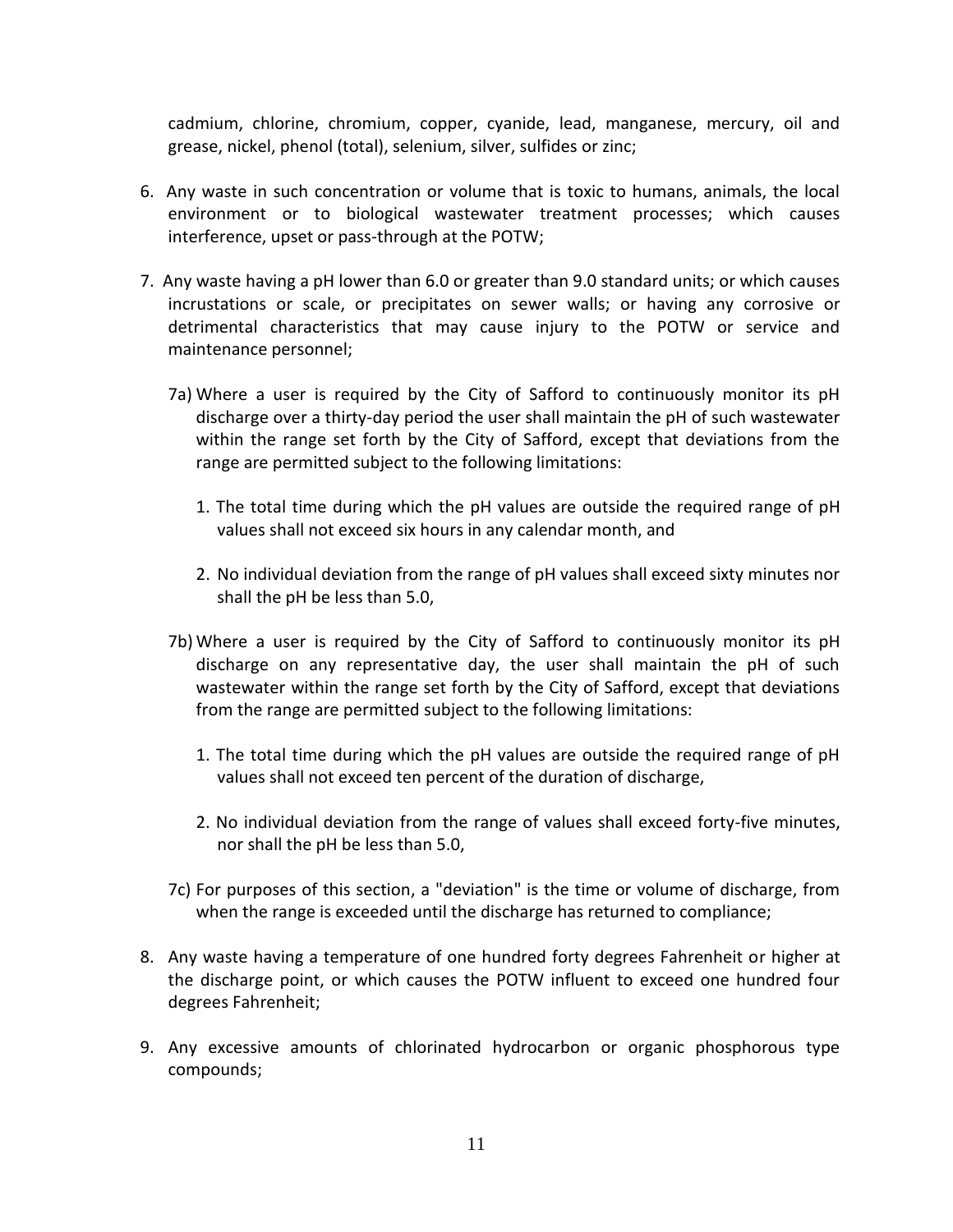- 10. Any waste containing substances that may precipitate, solidify, gel, polymerize or become viscous under conditions normally found in the sewage system;
- 11. Any waste producing discoloration of treatment plant effluent;
- 12. Any solid waste, other than that normally found in domestic wastewater, that is not ground sufficiently to pass through a ⅜-inch mesh screen;
- 13. Any waste containing detergents, surface-active agents, or other substances, which may cause excessive foaming in the sewage system;
- 14. Any sludge from water or wastewater treatment plants not owned and operated by the City of Safford. The City of Safford may permit a user to discharge this substance upon a finding that the discharge will not adversely affect the operation of the POTW and the pollutant concentration does not exceed those in the sludge produced by the POTW. No such permit shall be issued which would violate any other federal, state or local rule, regulation or standard;
- 15. Any hazardous wastes discharged to any portion of the POTW by truck, rail or dedicated pipeline;
- 16. Any trucked or hauled pollutants except at discharge points designated within the POTW by the Utilities Director, or septage receiving station;
- 17. Any slug load.
- B) Commercial, industrial, or institutional wastewater which may be dangerous to the public, the environment, or which creates a public nuisance, including, but not limited to:
	- 1. Any excessive quantities of radioactive material wastes;
	- 2. Any waste containing toxic or poisonous solids, liquids or gases in such quantities that alone, or in combination with other waste substances, may create a hazard for humans, animals, or the local environment, interfere detrimentally with wastewater treatment processes, cause a public nuisance, or cause any condition requiring emergency response in the POTW;
	- 3. Any pollutants which can result in the formation or presence of toxic gases, vapors, or fumes within the POTW that may cause deterioration of the POTW or tend to cause worker health and safety problems;
	- 4. Any strongly odorous waste or waste tending to create odors;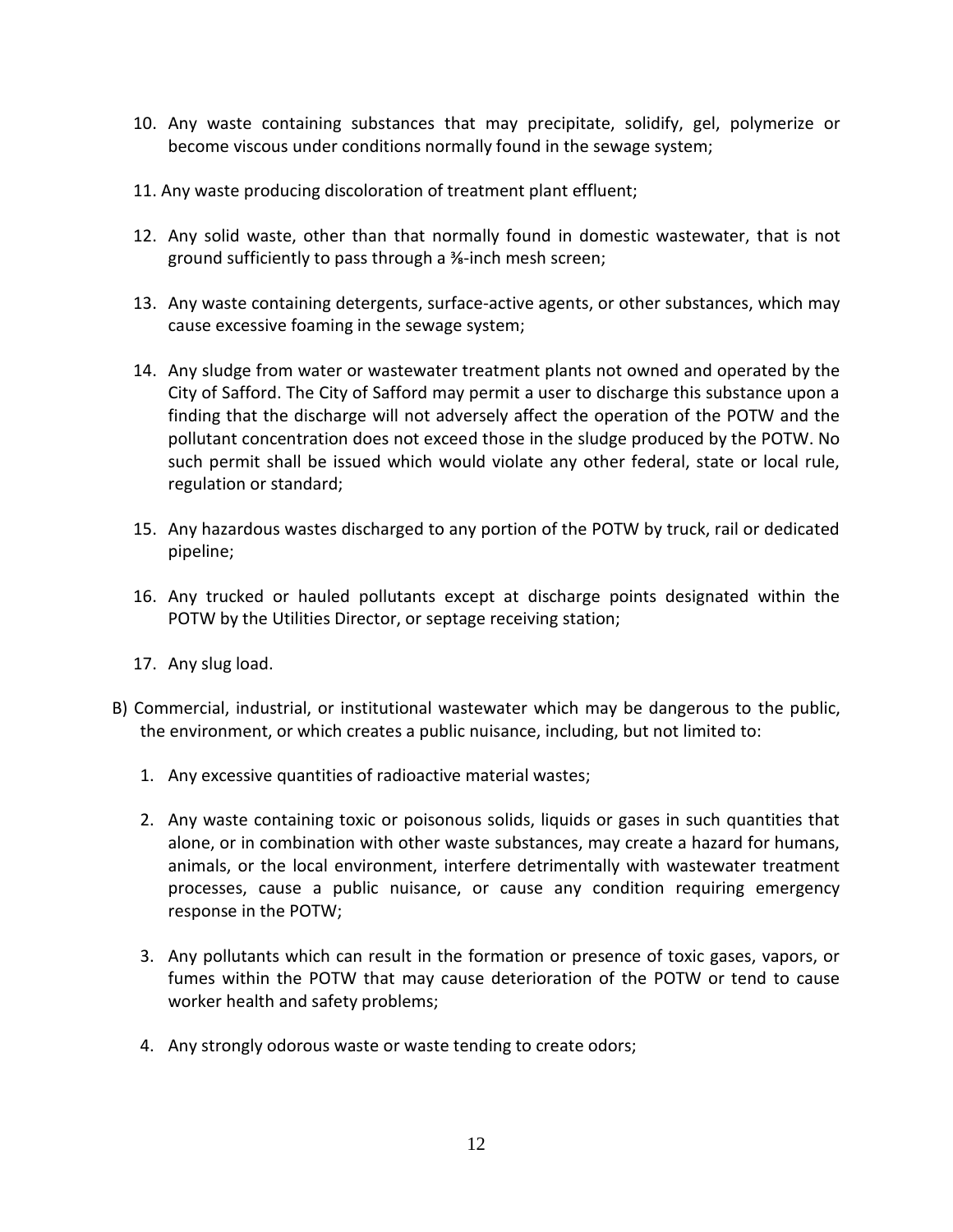- 5. Any commercial, industrial, or institutional wastewater in such concentration or volume that may cause failure in the effluent toxicity testing;
- 6. Any portions of the human anatomy.
- C) Commercial, industrial, or institutional wastewater that may cause dilution or POTW hydraulic loading problems, including, but not limited to:
	- 1. Any water added for the purpose of diluting wastes that would otherwise exceed maximum concentration limits;
	- 2. Any rainwater, stormwater runoff, groundwater, street drainage, roof drainage, yard drainage, water from yard fountains, ponds, swimming pools, lawn sprays or uncontaminated water except where prior approval for such discharge is given by the Utilities Director;
	- 3. Any deionized water, steam condensate or distilled water in amounts that cause problems with hydraulic loading;
	- 4. Any blowdown or bleed water from heating, ventilating, air conditioning or other evaporative systems exceeding one-third of the makeup water in a twenty-four hour period;
	- 5. Any single pass cooling or heating water.

### **Section III. Discharge Limits:**

The standards for the allowable discharge of commercial, industrial, or institutional wastewaters to the POTW are listed here.

The amount and nature of allowable discharges may be specified in a permit issued by the City of Safford. The characteristics of any discharge shall not exceed those specified in this Section.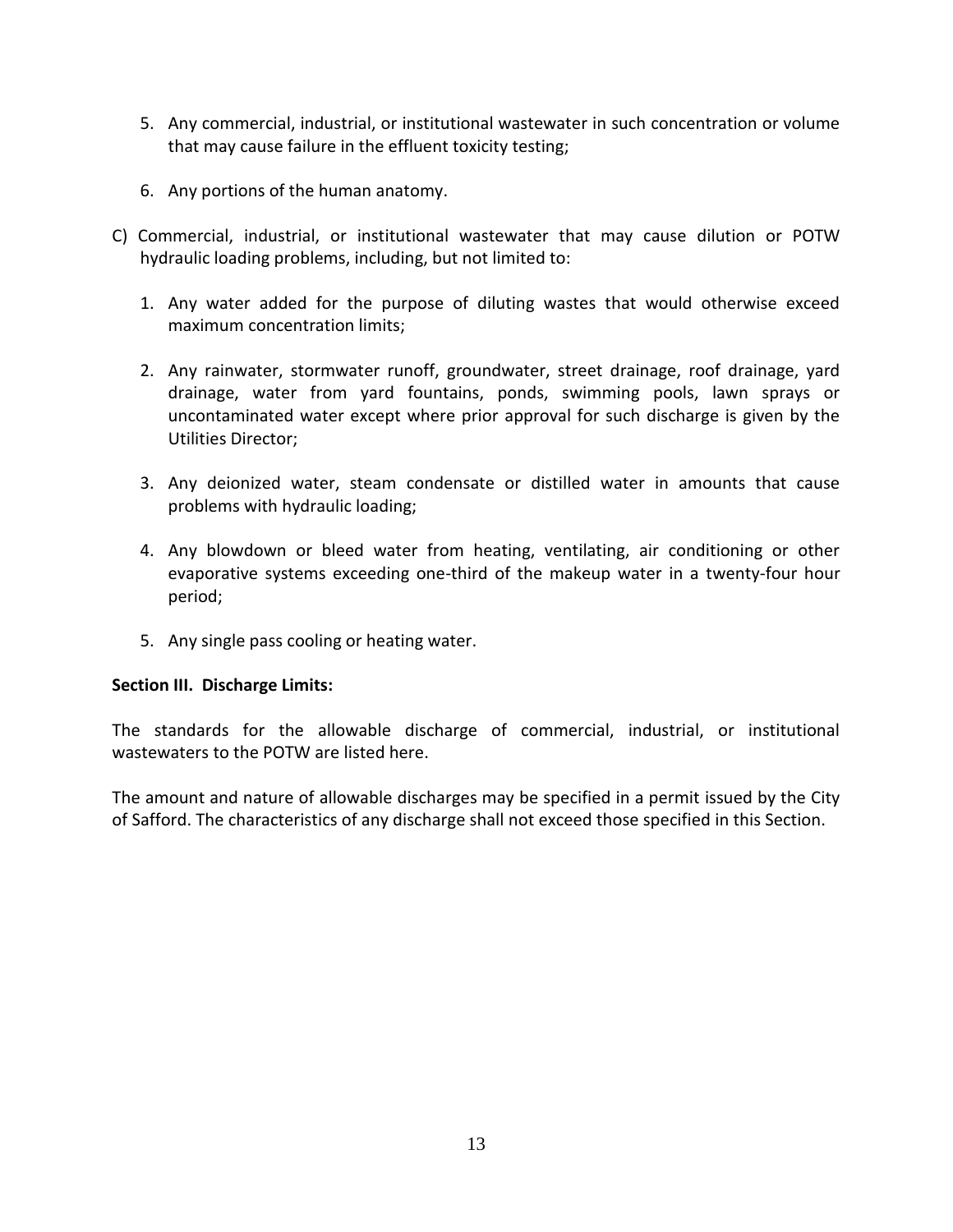# A) Maximum Allowable Daily Discharge Limits.

1. Maximum Allowable Daily Discharge Limits for Regulated Substances (mg/I) Composite Sample:

| Substance            | Limit   |
|----------------------|---------|
| a. Arsenic-Total     | 0.4     |
| b. Barium-Total      | 10.0    |
| c. Boron-Total       | 5.0     |
| d. Cadmium-Total     | 0.10    |
| e. Chromium-Total    | 1.20    |
| f. Copper-Total      | 1.2     |
| g. Lead-Total        | 0.5     |
| h. Manganese-Total   | 83.0    |
| I. Mercury Total     | 0.05    |
| j. Nickel-Total      | 3.98    |
| k. Silver-Total      | 5.0     |
| 1. Zinc Total        | 2.6     |
| m. Phenols-Total     | 0.05    |
| n. Cyanide-Total     | 0.6     |
| o. Selenium-Total    | 0.5     |
| p. Oil and Grease    | 200.0*  |
| q. Sulfide-Total     | 2.0     |
| r. Sulfide-Dissolved | $0.5*$  |
| s. Chlorine-Total    | $10.0*$ |

Based on grab sample. \*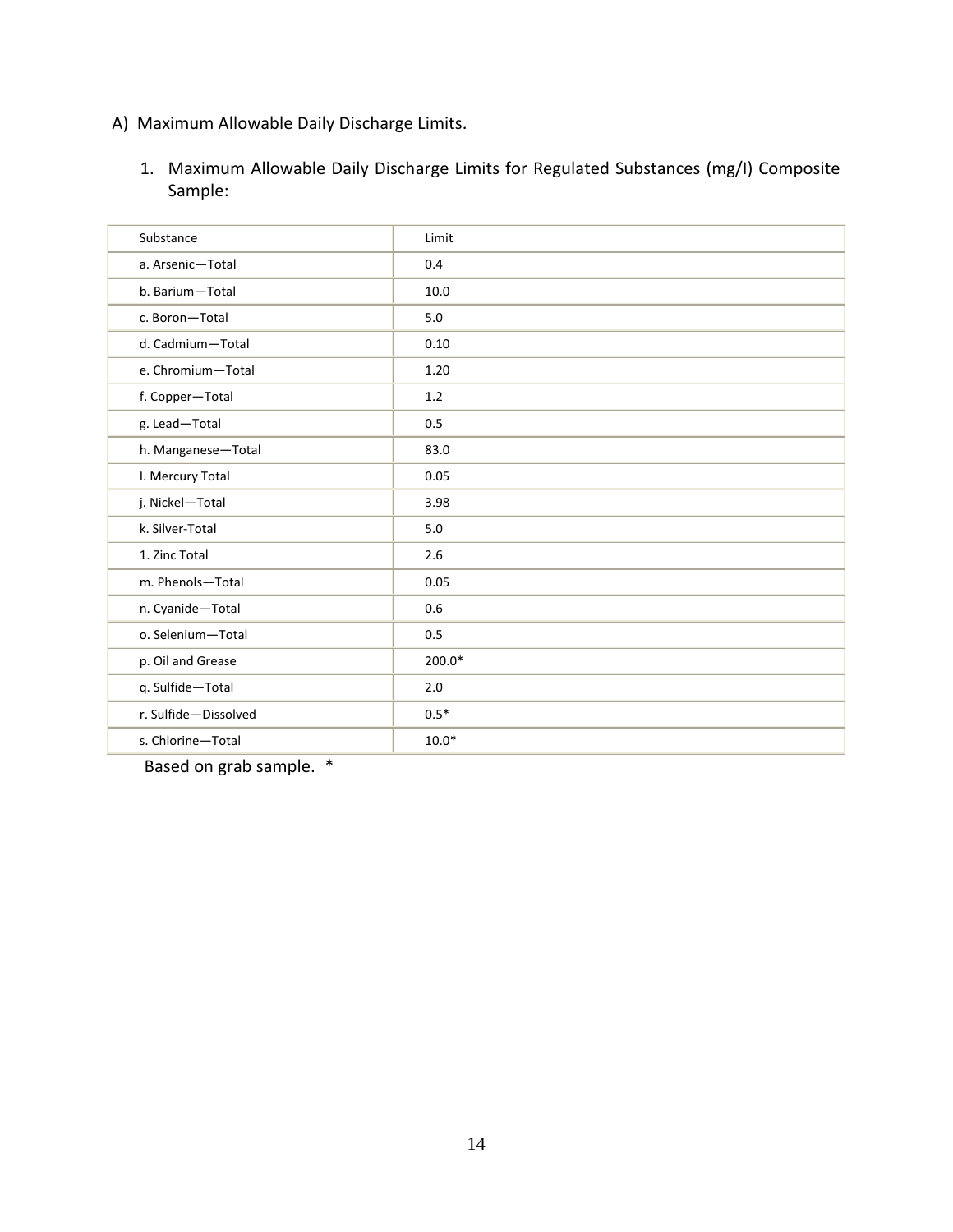# 2. Discharge Limits Based Upon Fume Toxicity (mg/I). The discharge limits for fume toxicity are based on grab samples:

| Compound                            | Limit    |
|-------------------------------------|----------|
| a. Acrylonitrile                    | 1.24     |
| b. Benzene                          | 0.13     |
| c. Bromomethane                     | 0.002    |
| d. Carbon disulfide                 | 0.06     |
| e. Carbon tetrachloride             | 0.03     |
| f. Chlorobenzene                    | 2.35     |
| g. Chloroethane                     | 0.42     |
| h. Chloroform                       | 0.42     |
| i. Chloromethane                    | 0.007    |
| j. l,2-Dichlorobenzene              | 3.74     |
| k. I,4-Dichlorobenzene              | 3.54     |
| I. Dichlorodifluoromethane          | 0.04     |
| m. 1,1-Dichloroethane               | 4.58     |
| n. Trans- 1,2-Dichloroethylene      | 0.28     |
| o. 1,2-Dichloropropene              | 3.65     |
| p. 1,3-Dichloropropene              | 0.09     |
| q. Ethyl benzene                    | 1.59     |
| r. Ethylene dichloride              | 1.05     |
| s. Heptachlor                       | 0.003    |
| t. Hexachloro-I,3-butadiene         | 0.0002   |
| u. Hexachloroethane                 | 0.96     |
| v. Methyl ethyl ketone (2-butanone) | 249.0    |
| w. Methylene chloride               | 4.15     |
| x. Tetrachloroethylene              | 0.53     |
| y. Toluene                          | 1.35     |
| z. 1,2,4-Trichlorobenzene           | 0.43     |
| aa. 1,1,1-Trichloroethane           | 1.55     |
| bb. Trichloroethylene               | 0.71     |
| cc. Trichlorofluoromethane          | 1.22     |
| dd. Vinyl chloride                  | 0.003    |
| ee. Vinylidene chloride             | 0.003    |
| ff. Aroclor 1242                    | $0.01\,$ |
| gg. Aroclor 1254                    | 0.005    |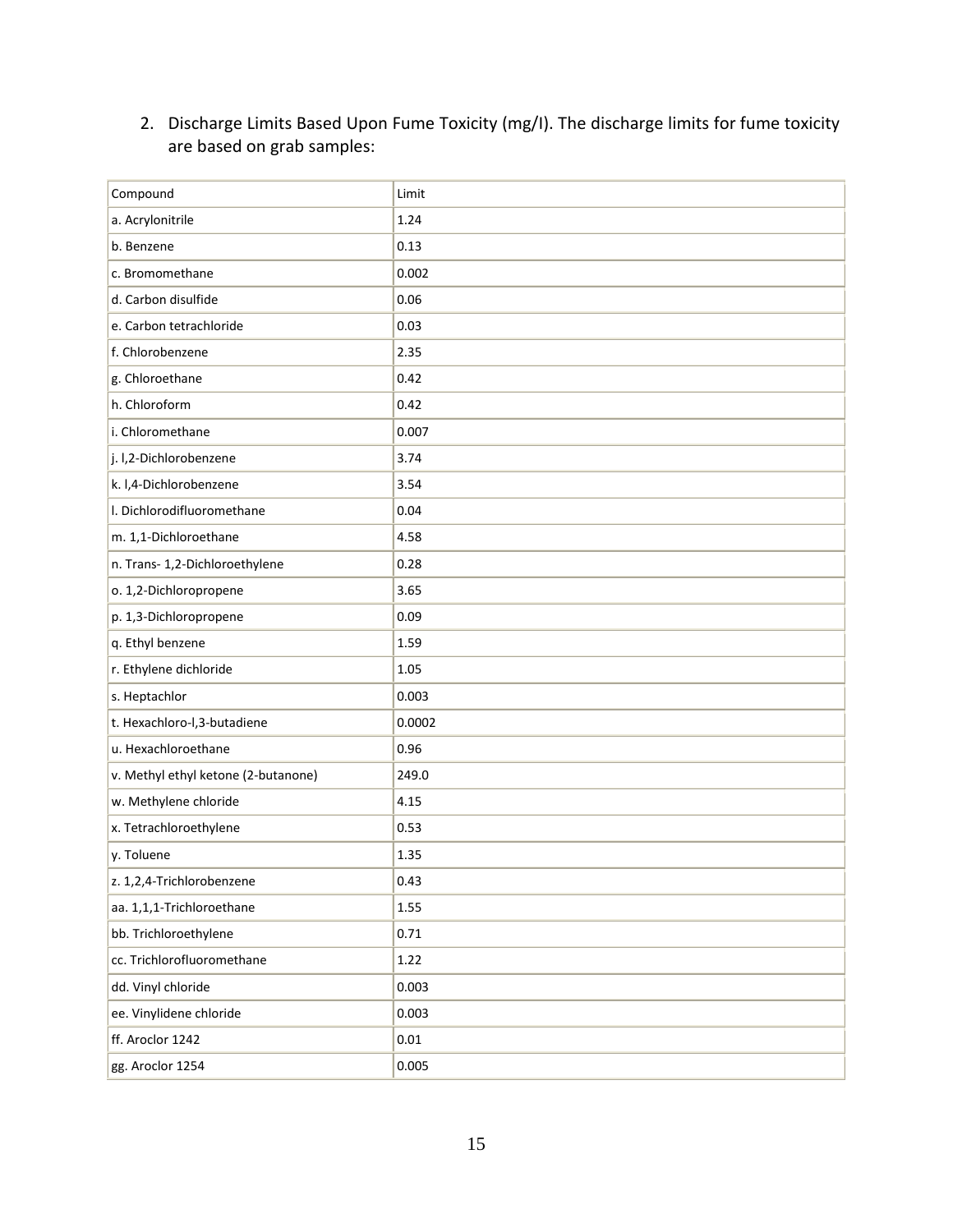### **Section IV. Additional Discharge Limits:**

 When the City of Safford determines that a user is discharging any wastes not previously identified as prohibited in such amounts as may interfere with, pass through, or upset the operation of the POTW, the City of Safford shall: (1) advise the user of the impact of the contribution on the POTW; (2) develop a discharge limitation for such user to correct the interference with the POTW; and (3) require the user to comply with the discharge limits.

### **Section V. Health Care Related Wastes:**

- A) Regulated Facilities: Hospitals, clinics, offices of medical doctors, mortuaries, morgues and long-term health care:
	- 1. May discharge through a grinder installation after City of Safford approval. The installation will have inlet size and design features suitable for its intended use and so constructed that all particles pass through a maximum ⅜-inch mesh opening;
	- 2. Shall not discharge to the sewer by any means:
		- 2a. Solid wastes generated in the rooms of patients who are isolated because of a suspected or diagnosed communicable disease,
		- 2b. Recognizable portions of the human anatomy,
		- 2c. Equipment, instruments, utensils and other materials of a disposable nature that may harbor or transmit pathogenic organisms and that are used in the rooms of patients having a suspected or diagnosed communicable disease which by the nature of the disease is required to be isolated by public health agencies,
		- 2d. Wastes excluded by other provisions of this chapter.
- B) Limit of Authority. Nothing in this section shall be construed to limit the authority of the Arizona Department of Environmental Quality, Graham County Health Department or other health authorities to define wastes as being infectious and, with the concurrence of the director, to require that they will not be discharged to the POTW.
- C) Exempted Facilities: Dental facilities are exempted from the requirements of this Section.

### **Section VI. Septage Disposal:**

A) Approval to Discharge.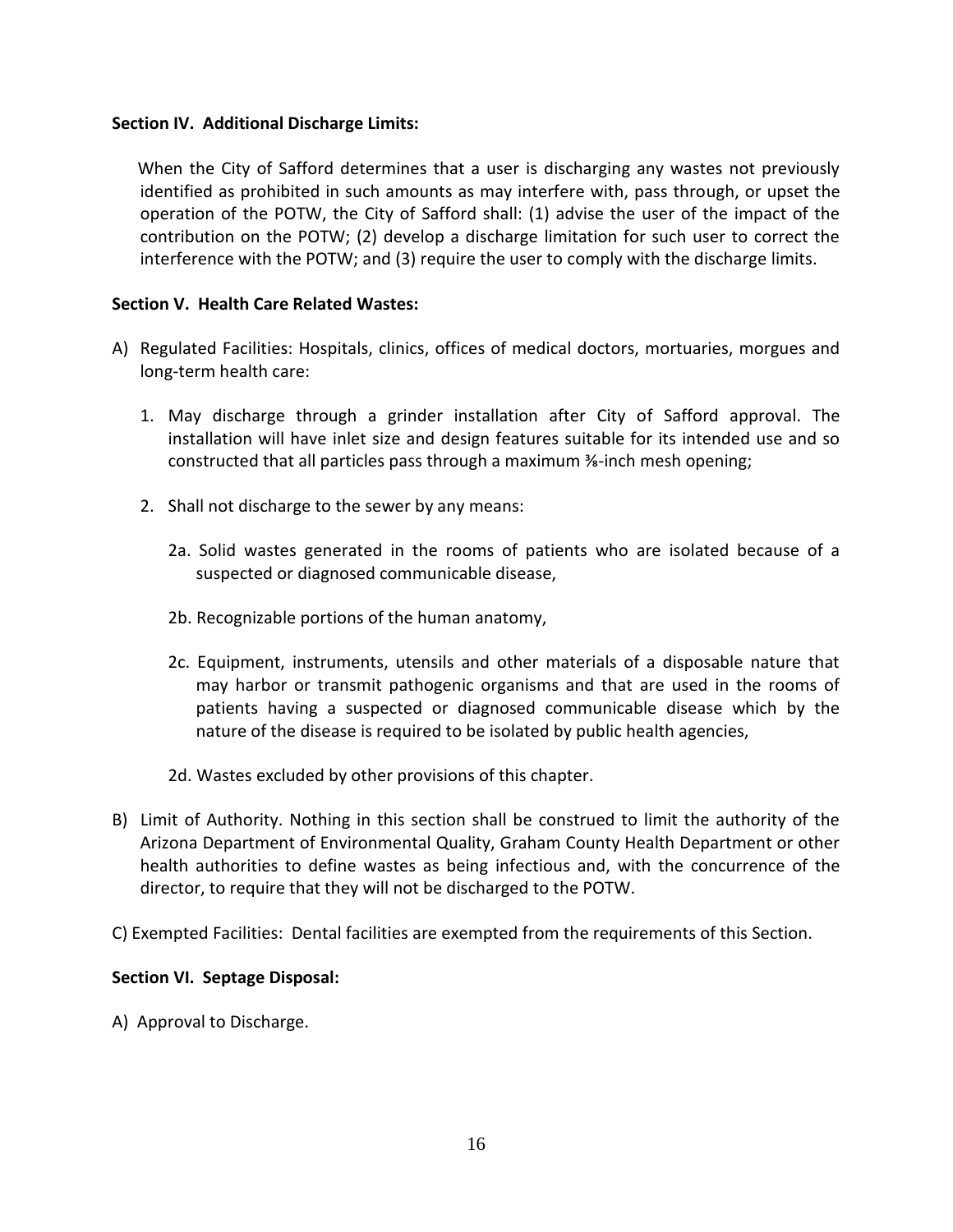- 1. No hauler shall discharge septage to the POTW without first obtaining City of Safford approval. This approval may be demonstrated by the issuance of a commercial, industrial, or institutional wastewater discharge permit.
- 2. Haulers of septage shall discharge to the POTW only at site(s) designated by the City of Safford.
- B) General Requirements and Applicability.
	- 1. Any hauler is responsible for protecting the POTW by ensuring that the hauled septage is from a domestic source.
	- 2. All requirements listed herein are in addition to any other rule or regulation established by the Graham County Health Department, the Arizona Department of Environmental Quality, or state or federal regulatory agencies.

# **PART 3 - Enforcement Standards**

# **Section I. Responsibility for Compliance:**

It shall be the user's responsibility to comply, and document and prove compliance with this Policy. All users shall be in compliance with this Policy no later than one hundred eighty days from the effective date of the Ordinance adopting this Policy.

# **Section II. Compliance Monitoring:**

- 1. **Right of Entry.** The City of Safford shall have the right to enter the premises of any user or potential user to determine whether the user is complying with all requirements of this Policy and any wastewater discharge permit or order issued hereunder. Users shall allow the City of Safford ready access to all parts of the premises for the purposes of inspection, sampling, records examination and copying, and the performance of any additional duties.
	- 1a. Where a user has security measures in force that require proper identification and clearance before entry into its premises, the user shall make necessary arrangements with its security guards so that, upon presentation of suitable identification, the City of Safford will be permitted to enter without delay for the purposes of this section.
		- a. The City of Safford shall have the right to set up on the user's property, or require installation of, such devices as are necessary to conduct sampling and/or metering of the user's operations.